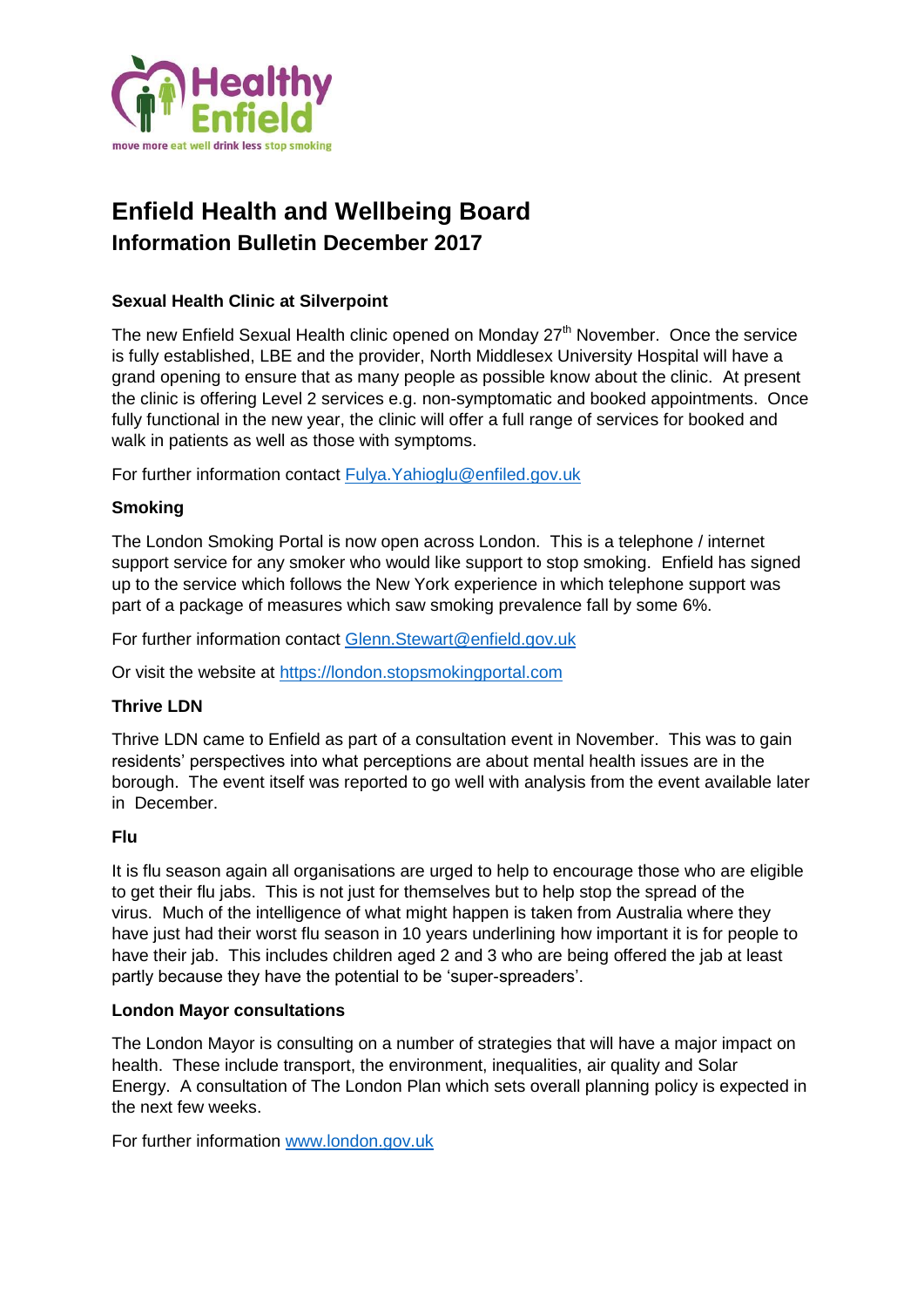

#### **Pharmaceutical Needs Assessment**

Pharmaceutical Needs Assessment (PNA) is an evidence base for NHS England to consider how they wish to commission community Pharmacy services. Draft PNA report is available for consultation at [www.enfield.gov.uk/pna](http://www.enfield.gov.uk/pna) to all partners and pharmacy users.

The closing date for the consultation is the  $7<sup>th</sup>$  January 2018.

For further information please contact [Miho.Yoshizaki@enfield.gov.uk](mailto:Miho.Yoshizaki@enfield.gov.uk)

## **Enfield White Ribbon Day Event**

The Metropolitan Police, Enfield Clinical Commissioning Group, Public Health and Enfield Council joined forces on Thursday (23 November) to raise awareness about domestic violence ahead of White Ribbon Day and Enfield's new Violence against Women & Girls strategy.

Enfield Council re-affirmed its commitment to the White Ribbon Pledge which promotes a zero-tolerance approach to domestic abuse. At a special conference held at the Dugdale Centre the Council was officially recognised for its work with an award, presented by White Ribbon UK to Enfield Council's Cabinet Member for Community Safety & Public Health, Cllr Krystle Fonyonga. The Director of Public Health, Tessa Lindfield, and Dr Mo Abedi, Chair of the Enfield Clinical Commissioning Group and Vice-Chair of the Health and Wellbeing Board gave a presentation to delegates on the link between domestic abuse and health and outlined the work being done to improve outcomes in Enfield. In April this year the HWB reviewed its priorities and identified Domestic Abuse as one of its top 4 priorities. The presentation highlighted how health partners provide a critical role in our multi-agency response to domestic abuse and contribute to operational and strategic work. Case examples were provided by Dr Abedi which showed how interventions had helped improve the lives of victims and their children and relayed how significant and important this work is.

Enfield Council was the first London borough to achieve White Ribbon status in 2010. At the conference the Council and its partners discussed a two-year plan to address a range of areas affected by domestic violence and how we plan to offer united support. Cllr Fonyonga said: "Enfield Council is proud to have signed up to the White Ribbon pledge to never excuse, commit or remain silent about male violence against women. There is no place in a civilised society for a cowardly and abhorrent crime such as this. We will continue to work with our partner organisations to bring those responsible for committing violence to justice and to help protect domestic violence survivors."

At the conference, pupils from Heron Hall Academy presented a dramatic piece based around a workshop on relationships delivered by the charity Tender Education & Arts\*. Students who took part in the project were asked to discuss some of the pressures of being in relationships with particular emphasis on social media. The group of students from year 11 also explored early warning-signs of unhealthy behaviours and different types of relationship abuse. These themes have also been brought to light via Enfield Council's